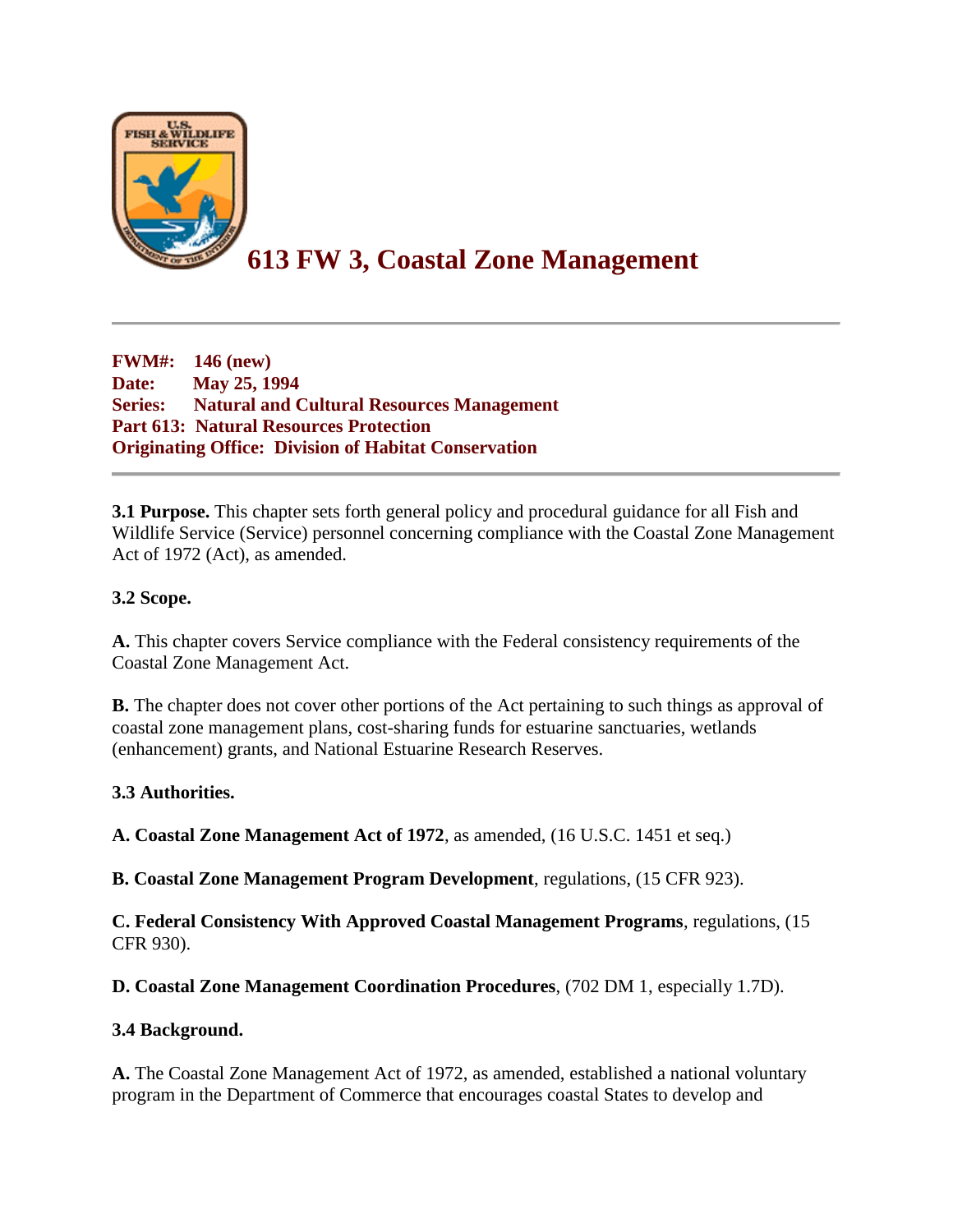implement coastal zone management programs. The term "coastal State" means a State in, or bordering on, the Arctic, Atlantic, or Pacific Oceans, the Gulf of Mexico, Long Island Sound, or one or more of the Great Lakes, and includes American Samoa, Commonwealth of Puerto Rico, Commonwealth of the Northern Marianas Islands, Guam, and the Virgin Islands.

**B. Coastal Zone management (CZM) programs (plans)** set forth a State's objectives, policies, and standards to guide public and private uses of lands and waters in the coastal zone. These programs also include an articulation of enforceable policies, and must be approved by the Secretary of Commerce in order to receive grant funds and to require Federal consistency with the program.

**C. The Coastal Nonpoint Pollution Control Program** was authorized in the 1990 amendments to the Act. Its purpose is to develop and implement enforceable management measures for nonpoint source pollution control to protect and restore the water quality of coastal waters. Each State with an approved CZM plan is required to develop a nonpoint pollution control program and incorporate it into its CZM plan. This is a joint NOAA/EPA program in which the Service participates. As the States develop their programs, they may request Service regional and field offices to advise and assist them. Upon approval by the Secretary of Commerce and incorporation into each State's CZM program, Service activities will have to be consistent with the program's enforceable provisions.

# **3.4 Requirements.**

#### **A. Consistency for Federal Activities.**

**(1)** All Federally conducted or supported activities including development projects directly affecting the coastal zone must be undertaken in a manner consistent to the maximum extent practicable with approved State coastal management programs.

**(2)** All development projects within the coastal zone are considered to be activities directly affecting the coastal zone.

**(3)** All other types of Federal activities within the coastal zone are subject to Federal agency review to determine whether they directly affect the coastal zone.

**(4)** Federal agencies must provide State CZM agencies with consistency determinations for all Federal activities directly affecting the coastal zone.

**(5)** To assist in this regard, State CZM agencies list in their CZM plans those Federal activities that are likely to directly affect the coastal zone.

#### **B. Consistency for Activities Requiring a Federal License or Permit.**

**(1)** All Federally licensed or permitted activities affecting the coastal zone must be conducted in a manner consistent with approved State management programs.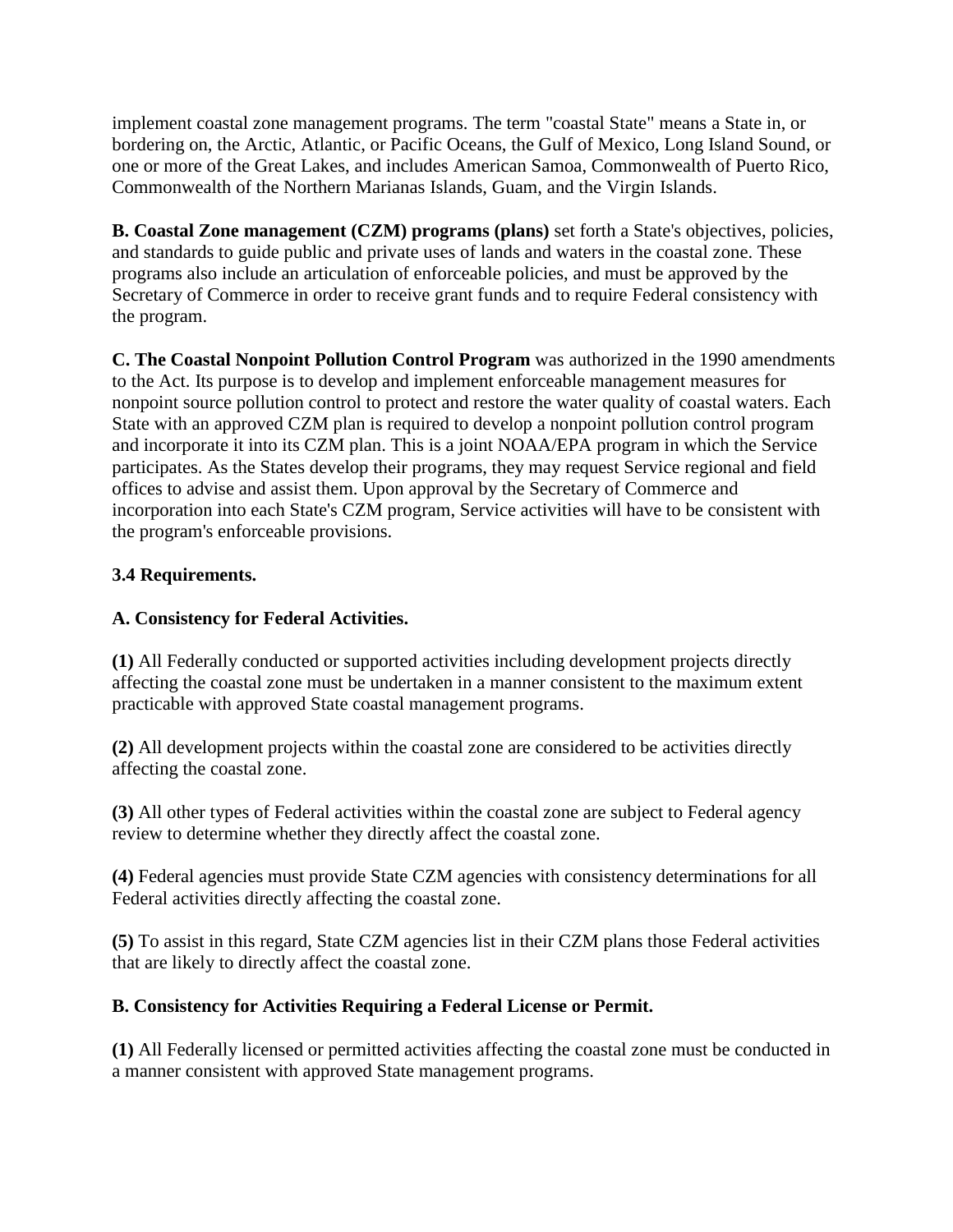**(2)** State CZM agencies list in their CZM plans the Federal license and permit activities which are likely to affect the coastal zone.

**(3)** Applicants must secure a certificate of consistency from the Sate CZM agency before a Federal agency may approve a listed license or permit.

### **C. Consistency for Federal Assistance to State and Local Governments.**

**(1)** Federal assistance to State and local governments for activities affecting the coastal zone may be granted only when such activities are consistent with approved CZM programs.

**(2)** State CZM agencies will review applications for Federal assistance pursuant to procedures developed by each State in accordance with Executive Order 12372 (See 510 FW).

**(3)** To assist in this regard, State CZM agencies may list in their CZM plans those Federal assistance programs subject to a consistency review.

**(4)** Federal agencies may not approve assistance for an activity found to be inconsistent by the State CZM agency.

**D. Inconsistency.** Procedures for resolving or appealing negative findings by State CZM agencies for Federal activities, licenses or permits, and assistance are provided in 15 CFR 930 and 702 DM 1, especially 702 DM 1.8.

#### **3.5 Technical Terms.**

**A.** Coastal Zone boundaries are prescribed in each State CZM plan (program).

**B.** Development Project is an activity involving the planning, construction, modification, or removal of public works, facilities, or other structures, and the acquisition, utilization, or disposal of land or water resources.

#### **3.6 Responsibility.**

**A. Field Offices.** Project Leaders are responsible for ensuring that all actions under their purview, are planned, approved and implemented in full compliance with the Act and this chapter.

**B. Regional Offices.** Regional Directors are responsible for assuring that all actions under their purview are planned, approved and implemented in full compliance with the Act and this chapter.

**C. Headquarters. T**he Director is responsible for overall Service compliance with the Act and this chapter, and for coordination with the National Oceanic and Atmospheric Administration. Each Assistant Director is responsible for general guidance and compliance in their respective areas of responsibility.